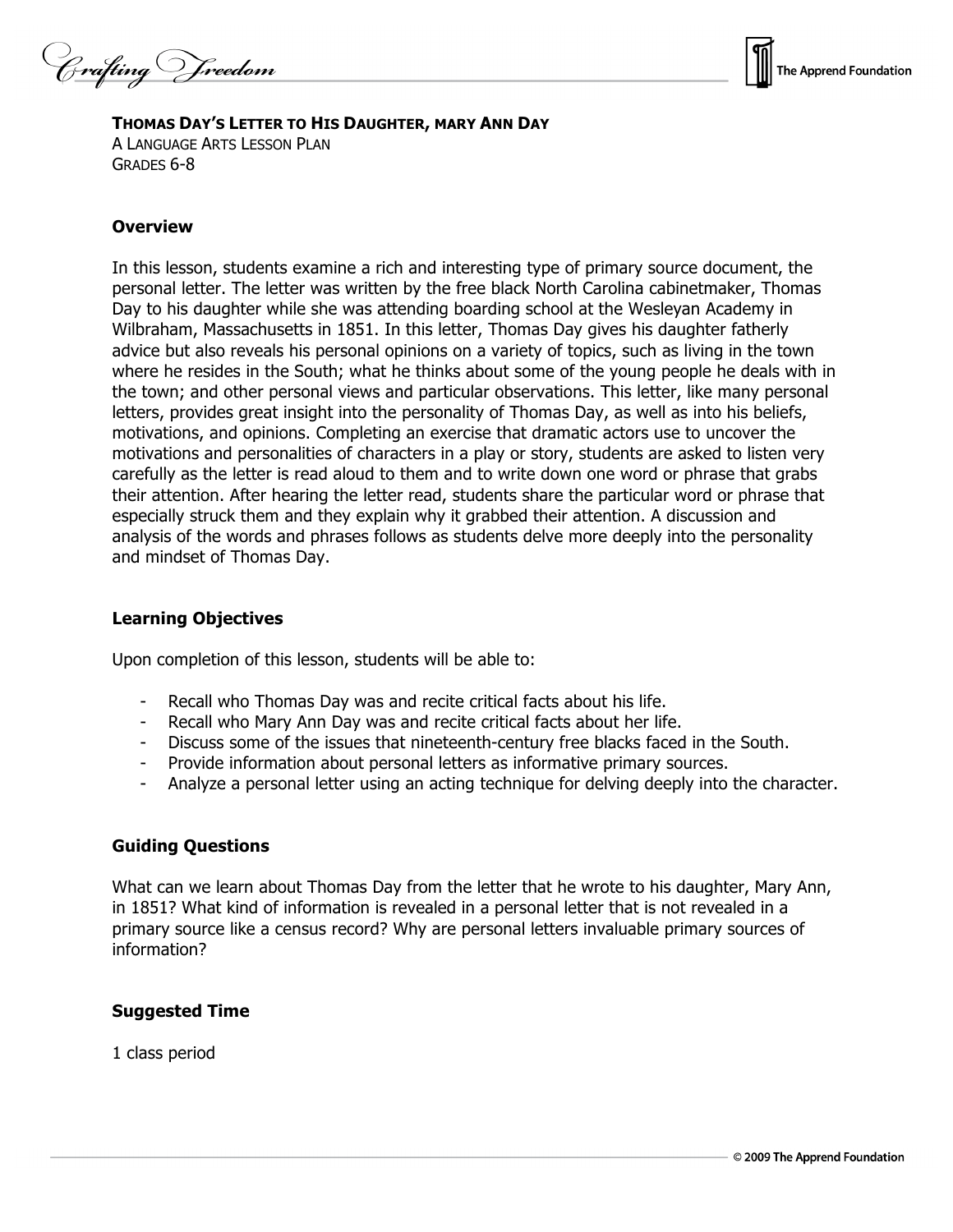# **Preparing to Teach the Lesson**

- 1. Review Teacher Tool 1, which is a brief biography of Thomas Day.
- 2. Review the short video, Who Was Thomas Day?, which provides an overview of Thomas Day's life and work.
- 3. Review Teacher Tool 2: A Timeline of Thomas Day's Life for a breakdown of events in his life in parallel to events that were happening in the country.
- 4. Review Teacher Tool 3, which contains the full text of a letter that Thomas Day wrote to his daughter, Mary Ann, when she was a student at Wesleyan Academy. This letter has been slightly modified from the original version so that it is easier to read aloud. It is also annotated with notes that will help you discuss the letter with your students. You will read this letter, or some part of it, aloud to your class. If you decide to read an abbreviated version of the letter, preselect those passages that you will read.
- 5. Review Student Handout 1: Listening for an Emotional Connection. This Student Handout aids students as they consider the one word or phrase from the letter, which grabs them emotionally. This is a "text analysis" technique that actors use to connect emotionally with the characters they are portraying. However, it is also extremely useful for "getting inside the head" of historical figures to understand the individual beliefs and motivations which undergird the decisions they make and their behaviors.
- 6. Review Teacher Tool 4: What Happened to Mary Ann Day? to learn about what happened to Mary Ann after she graduated from Wesleyan Academy.
- 7. Teacher Tool 5 presents the letter that Thomas Day wrote to his daughter in its original form. If you are interested in seeing the letter just as it was written in the nineteenth century, review this Teacher Tool.

# **Teaching the Lesson (Suggested Steps)**

- 1. To begin this lesson, show the short video, *Who Was Thomas Day?*, which highlights the life and work of this nineteenth-century African American artisan.
- 2. Using Teacher Tool 1, provide students with a brief overview of the life and work of Thomas Day. Be sure to mention that he sent his children, including his daughter, Mary Ann, to the Wesleyan Academy.
- 3. Pass out Student Handout 1: Listening For An Emotional Connection and ask students to listen carefully to the letter you will read. Tell them that they need to pay close attention to the single word or phrase that grabs their attention very strongly. Ask them to write down that word or phrase. Explain that it is okay if they only have one word of phrase with which they connect emotionally and personally. Explain that it is not necessary to write down every thing that grabs their attention; they only need to write down those words or phrases that really resonate with them. Tell them that after the reading, those who wish to share the word or phrase that "grabbed their attention" will be encouraged to do so.
- 4. Read the letter in Teacher Tool 3 (or some part of it) aloud to your class. You should not pay attention to the notes in the right column in your initial reading to the class. Use those notes to help with the next step.
- 5. After reading the letter, go around the room and ask your students to share what they wrote down. It is possible that more than one student will have the same reaction to